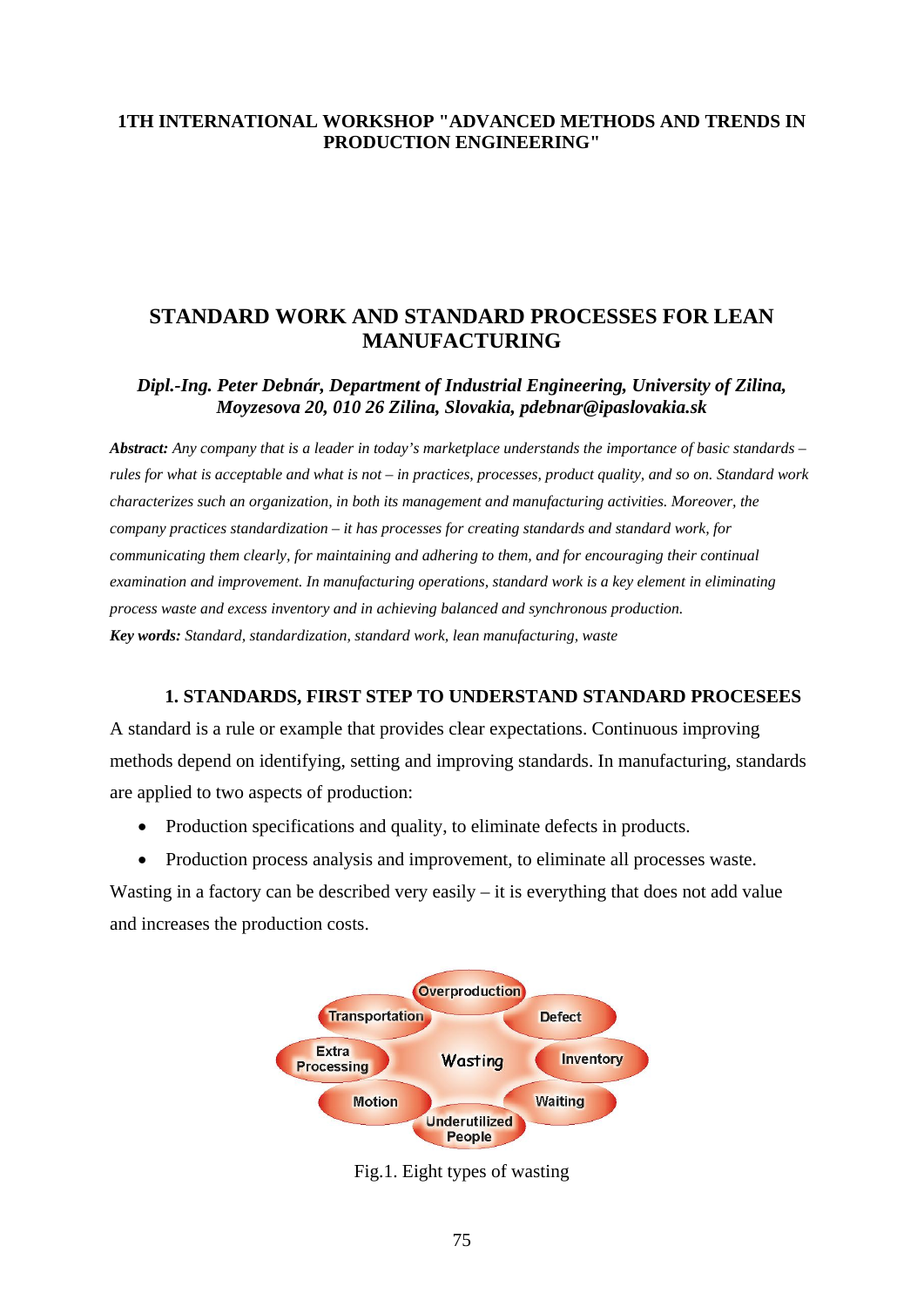There are three characteristics of standards. Standards must be specific and scientific – meaning that they are based on facts and analysis, no on custom, guessing, or memory. Standards must be adhered to – they are useless if no one follows them. For a standard to be a standard, it will be consistently followed and respected. Standard must be documented and communicated so that people will know what they are and can follow them.

### **2. STANDARDIZATION**

Standardization is the practices of setting, communicating, following and improving standards. Manufacturing processes depend on standardization. First we improve a process, than we standardize it. We define the process so that everyone knows what it is and can follow it.



Fig. 2. Where we can find the chances which are our problems?

In continuous improvement we measure the effects of our improvements in relation to the results of the initial standard. If we get better results with the improved process, then the standard can be changed. If the results are not better, the standard should remain. In this way, standards require we to prove, with facts, that the changes we make actually improve the process. Without the standard to measure against, there would be no process we could depend on, and no way to know how to improve it or whether or not we had improved it.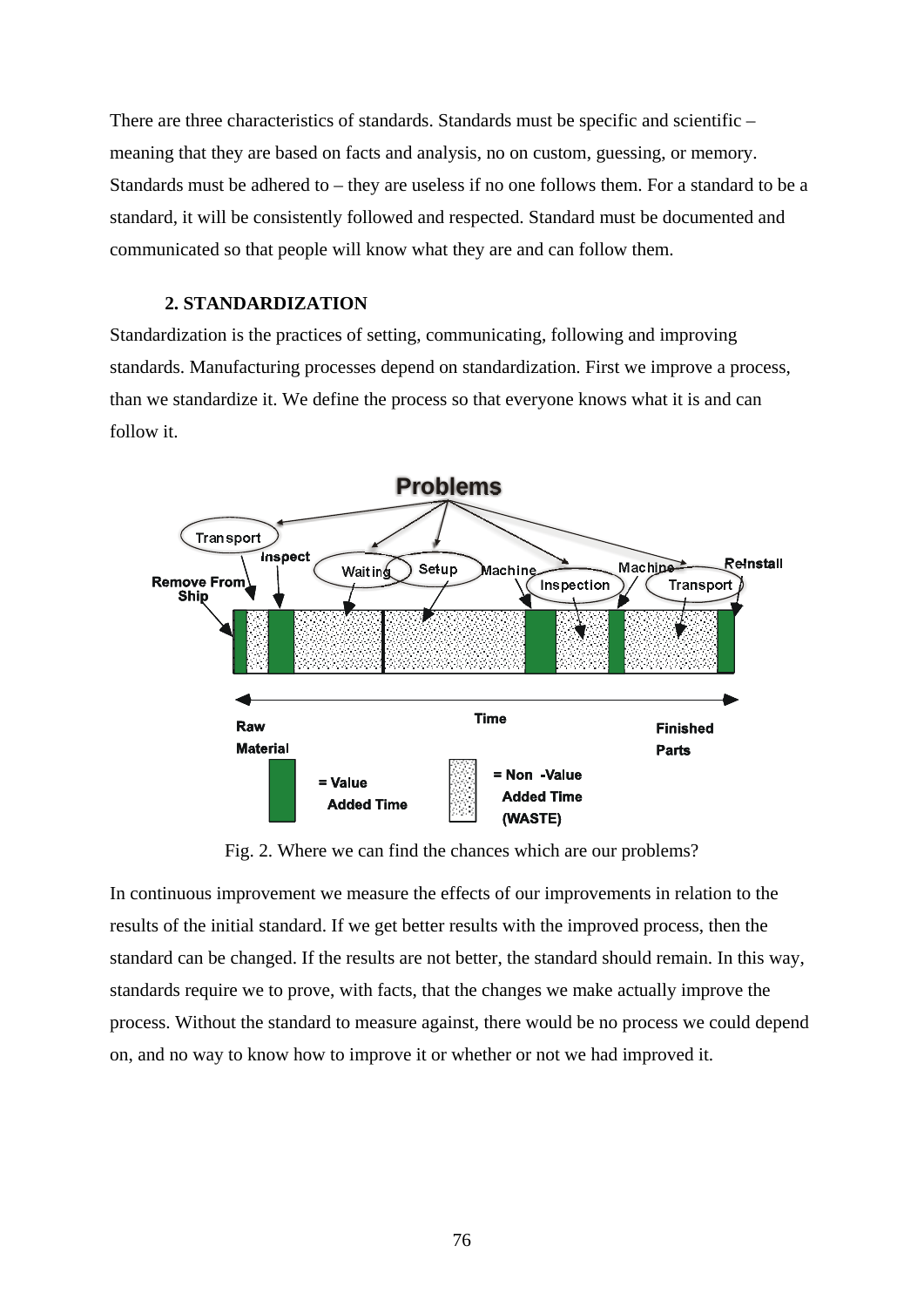

Fig. 3. The implementation of standardization

Everyone must practice the standards consistently before standardization truly exists. Consequently, standardization depends on user-friendly language, pictures, or symbols to communicate the standard. It must be easy to see and understand what the standard is so that everyone can learn to practice it. When 100 percent adherence to reliable methods occurs, we have standardization.

### **3. STANDARD WORK AND LEAN MANUFACTURING**

Standard work is an agreed-upon set of work procedures that establish the best and most reliable methods and sequences for each process and each worker. It is also a method that helps determine those methods and sequences. Standard work aims to maximize performance while minimizing waste in each person's operation and workload. Standard work is not a rigid "work standard" that never changes, standard work is the fluctuating level of optimum work to be done by people and machines each day to meet customer demand. It is determined precisely, through a series of calculations, so that tact time can be adhered to by each operator and every line or cell. Optimum work in process and inventory levels, cycle time, and cell layouts are all considered in the standard work method.

Lean manufacturing methods are standard processes and reliable methods. Standard work is a tool used in cellular manufacturing and pull production to best utilize people and machines while keeping the rhythm of production tied to the flow of customer orders. Standard work is the culmination of lean production. Standard work follows the implementation of cellular manufacturing and the initiation of pull production. Once these lean production methods are place in a factory, standard work can be used to maintain them. Standard work, in other words, is the final stage of implementation lean production. Standardization and standard work benefit for the company by enabling:

- Reduced variability.
- Reduced waste.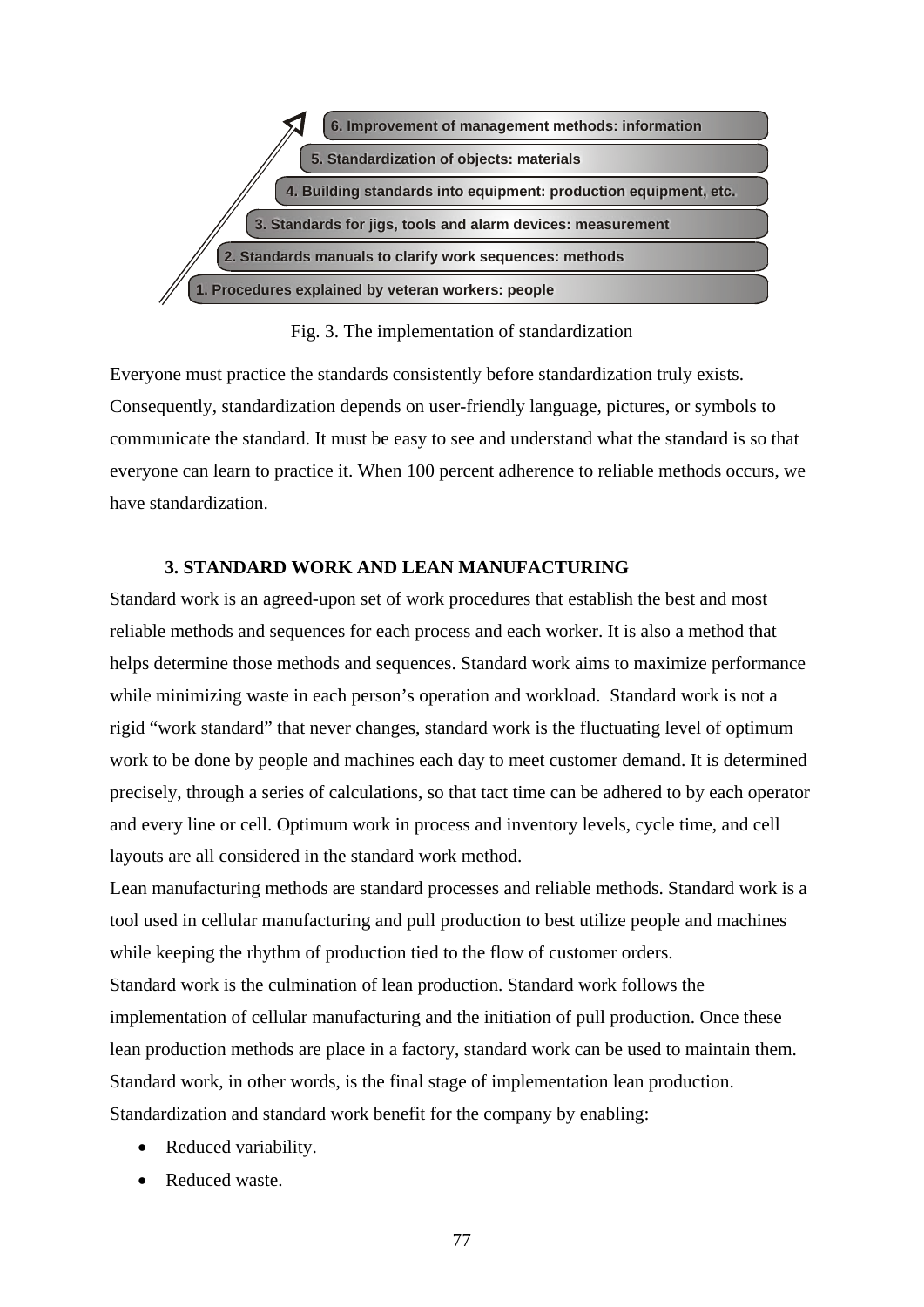- Reduced costs.
- Improved quality and shorter, more predictable lead-time.

Standardization and standard work benefit for the operator by making it:

• Easier for the operator to learn new operations.



Fig. 4. The assembly procedure

- Easier for the operator to shift to different operations within a cell or to shift to operations in other cells, lines or work areas.
- Easier for the operator to see problems and contribute improvement ideas.

## **4. APPLICATIONS IN SLOVAK COMPANIES**

The project of creating the standards or standard work is different for each factory. There have not been two similar implementations. The project is necessary to adapt to the level of the corporate culture, to the type of the production, to the implementation of used methods and so on.

In many Slovak factories workplaces which are not standardized are found, the floor space is not used efficiently, workers are not sufficiently informed, workers are looking for equipment and workers are doing many unneeded motions. Right now many Slovak factories but also foreign enterprises are creating the standards or standard work and it is the first step to reduce wasting and to lean processes in the production.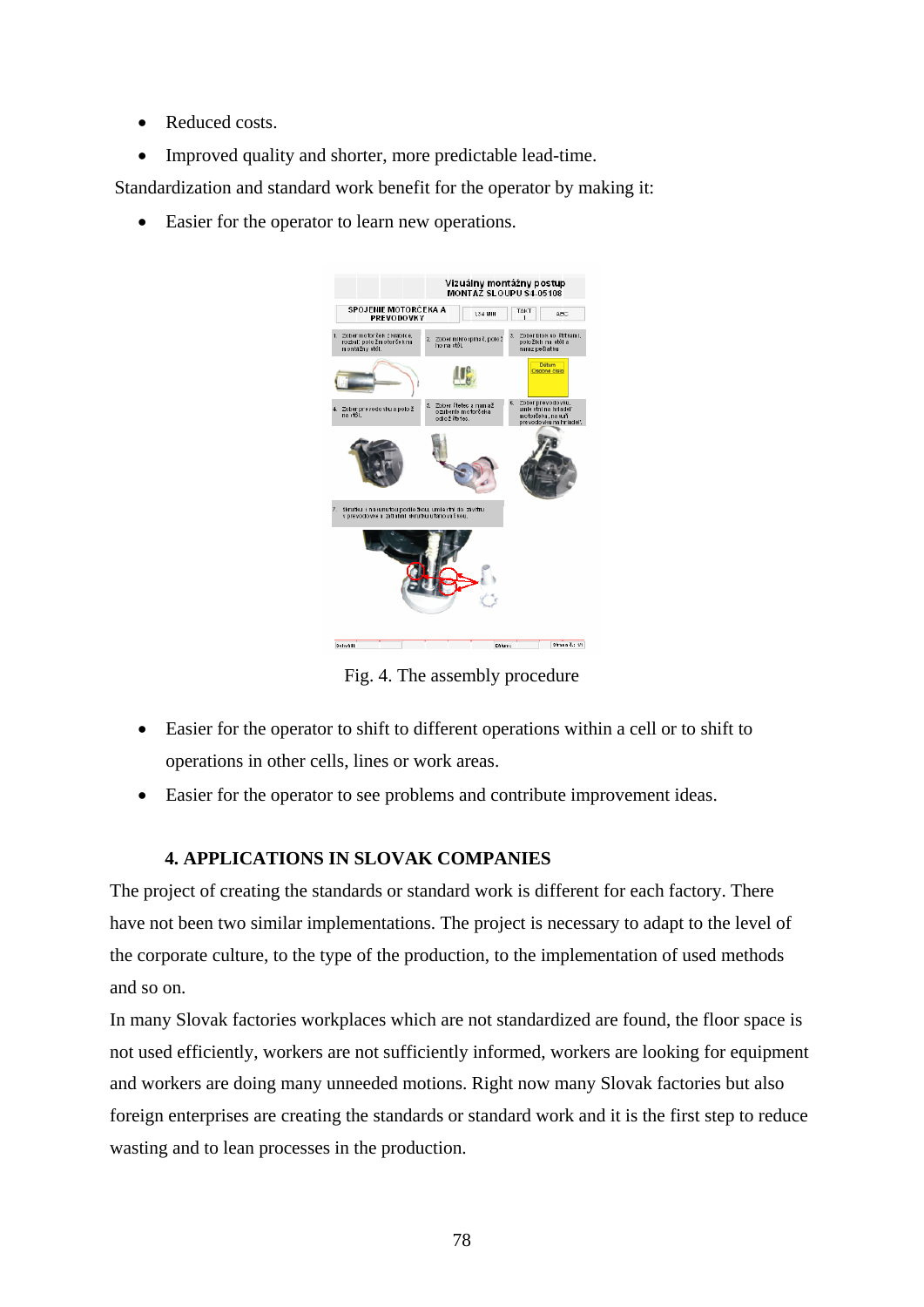Each project is adapted to the team expectations. For example the team expectations from one company were:

- To improve work conditions.
- To improve the information flow at the workplace.
- To reduce handling time.
- To reduce search time.



Fig. 5. Before implementing

At the beginning the workers sorted objects at the workplace and left only those objects, which were important for their workplace – the assembly workplace. After this step, the workers rearranged the workplace with these goals – to minimize the handling time, to minimize the search time. This step was ended with drawing a line on the floor.



Fig. 6. Layout results